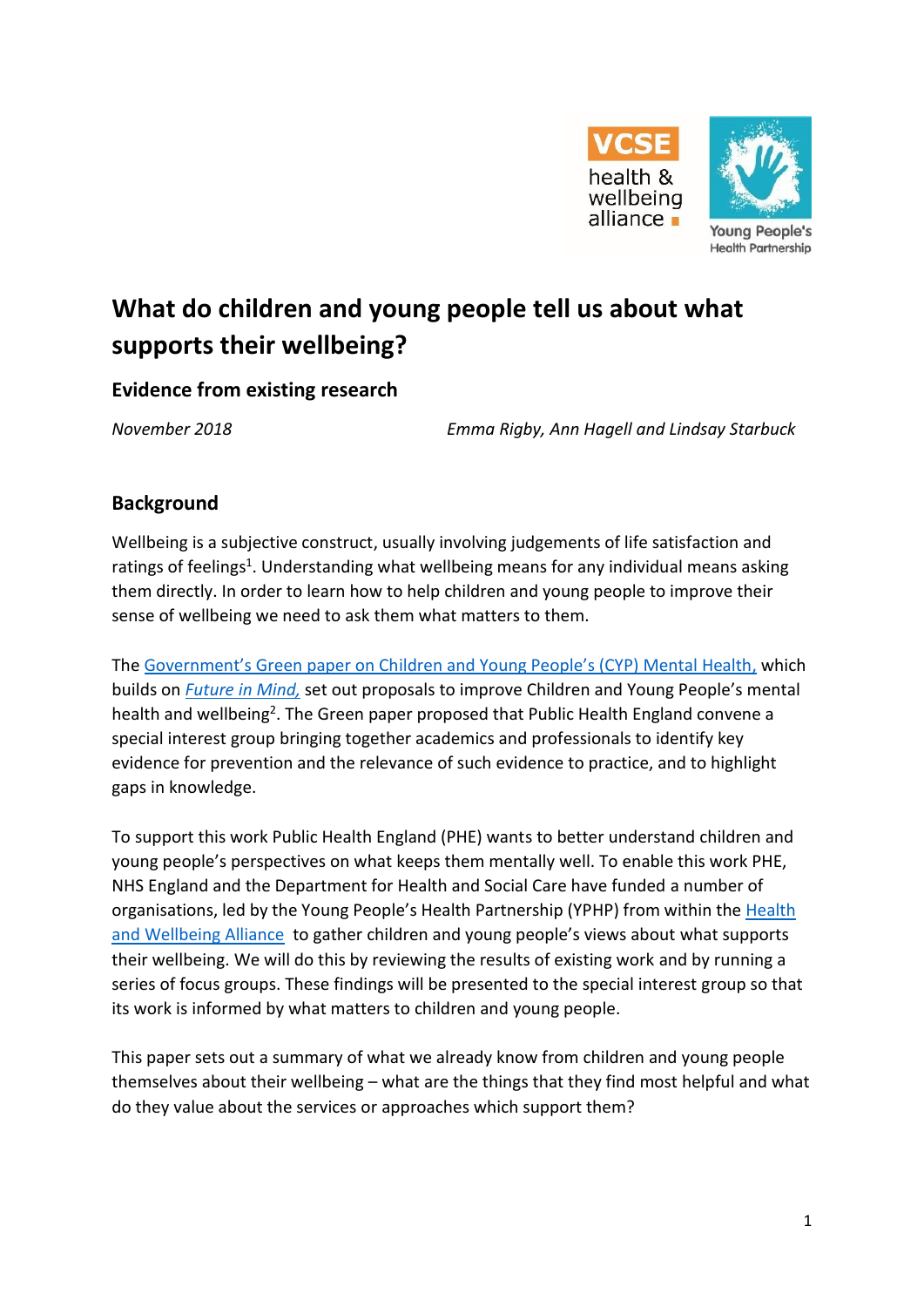# **Methods**

Relevant papers and reports were identified through on-line searches, assessment of previously accumulated information on the topic, and consultations with colleagues working in the field. The focus of the review was on young people aged 8-24, but there were no

## **Box 1: Definitions**

**Children and young people:** For this briefing paper we have reviewed evidence from children and young people aged  $8 - 24$  years. The World Health Organisation defines young people as age 10-24 with adolescence lasting from 10-19 and youth from 16-24.

**Wellbeing:** Wellbeing reflects what people think and feel about their lives, such as the quality of their relationships, their positive emotions and resilience, the realisation of their potential, or their overall satisfaction with life. It is closely related to happiness, positive mental health and quality of life.

restrictions on the type of wellbeing considered. The main messages were synthesised in order to extract common themes and useful pointers for further work by the special interest group. Box 1 sets out the central definitions used for this work.

Research in this area has tended to fall into two camps; larger scale self-report surveys, and smaller, more qualitative work with groups or individuals.

It is important to note that the largest source of data in this area is the ONS wellbeing programme which publishes a [dataset of wellbeing measures for children and young people](https://www.ons.gov.uk/peoplepopulationandcommunity/wellbeing/datasets/childrenswellbeingmeasures)  [each year.](https://www.ons.gov.uk/peoplepopulationandcommunity/wellbeing/datasets/childrenswellbeingmeasures) This includes 31 measures, covering 7 domains. These are a mixture of selfreport, and some 'objective' measures such as GCSE achievement. The categories are:

- Life satisfaction & happiness
- Relationships (parents, friends, bullying)
- Health (happiness with health, plus some objective measures)
- Sport, art and culture, including an interesting measure of happiness with time use
- Local neighbourhood (crime, safety, natural environment, income deprivation)
- Educational achievements (early years, GCSEs, university attendance)

## **Developmental and external changes as a context for wellbeing**

When we look at what children and young people tell us about what supports their wellbeing it is important to recognise the significant developmental changes that they experience and the fact that development does not happen at the same rate for all young people.

Children and young people experience huge physical, psychological and behavioural changes as they mature from children to adults. The adolescent years (usually taken to be 10-19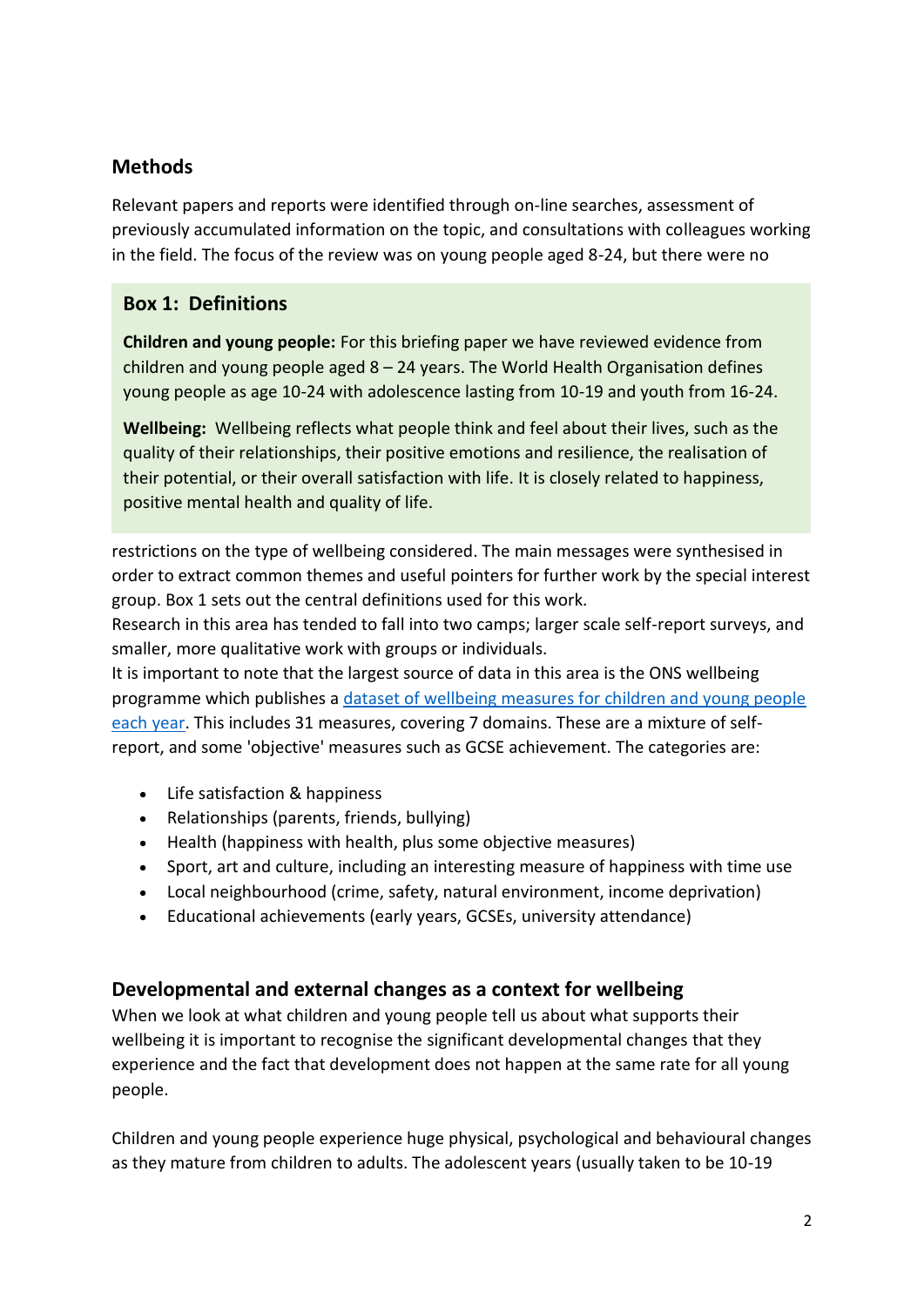years) are the second most rapid in terms of young people's development after age 2. The brain undergoes a huge reorganisation in the adolescent years including important changes to the 'social brain', the part of the brain driving understanding and interacting with others<sup>3</sup>. Emotional and social development are key tasks of adolescence and although families remain very significant young people also seek more independence and responsibility<sup>4</sup>. We found some evidence that young people at different stages of development felt different about their wellbeing. In a project undertaken in Suffolk, younger participants (10- 14) were far more positive about their mental health status and future life chances compared to older participants in the same study<sup>5</sup>. At the other end of the spectrum the impact on young adults of loneliness has been particularly highlighted recently<sup>67</sup>. It is therefore important we maintain this developmental lens when considering these issues.

Alongside developmental changes we need to remember that young people experience huge external changes moving schools, new social settings, peers being more important, starting romantic relationships, moving away from home etc. All these external changes alongside their physical and emotional development will have an impact on their perceptions of what keeps them well.

## **What have children and young people told us?**

Previous research has uncovered a wide range of elements that make up wellbeing for

children and young people<sup>8</sup>. Research generally suggests that children and young people share with adults many of the perceptions of what promotes wellbeing, although their emphasis on certain elements may be different.

A previous review on the topic of children and young people's voices on their wellbeing concluded that the domains of most important were quality of relationships (including parents, friends, local people, pets), quality of the environment (including home, school, local, global), and health and freedom issues (including food, lifestyle, achievement, values, identity)<sup>9</sup>.

In a recent study The Children's Society undertook a large survey and series of focus groups with 8-15 year olds focusing on the New Economics Foundation's 'Five ways to wellbeing' framework<sup>10</sup>. This was in part to find out whether the five ways of wellbeing identified for adults had relevance for children and young people and also to identify whether there were any other issues which children and

#### **Box 2: Five or six ways to wellbeing?**

The Children's Society project on what the 5 ways to wellbeing meant for 8-15 years olds showed:

Strong unprompted support among children age 8- 15 for the value of three of the five ways to wellbeing

- Connecting with people
- Being active
- **Learning**

Children also endorsed the relevance of the other two ways to wellbeing

- Taking notice
- Giving

In addition to the five ways children drew attention to the benefits of activities suggesting that those that children choose to engage in can have an impact on their sense of wellbeing:

• Creativity, imagination & play

*S Abdallah et al (2014) Ways to Well-being, The Children's Society*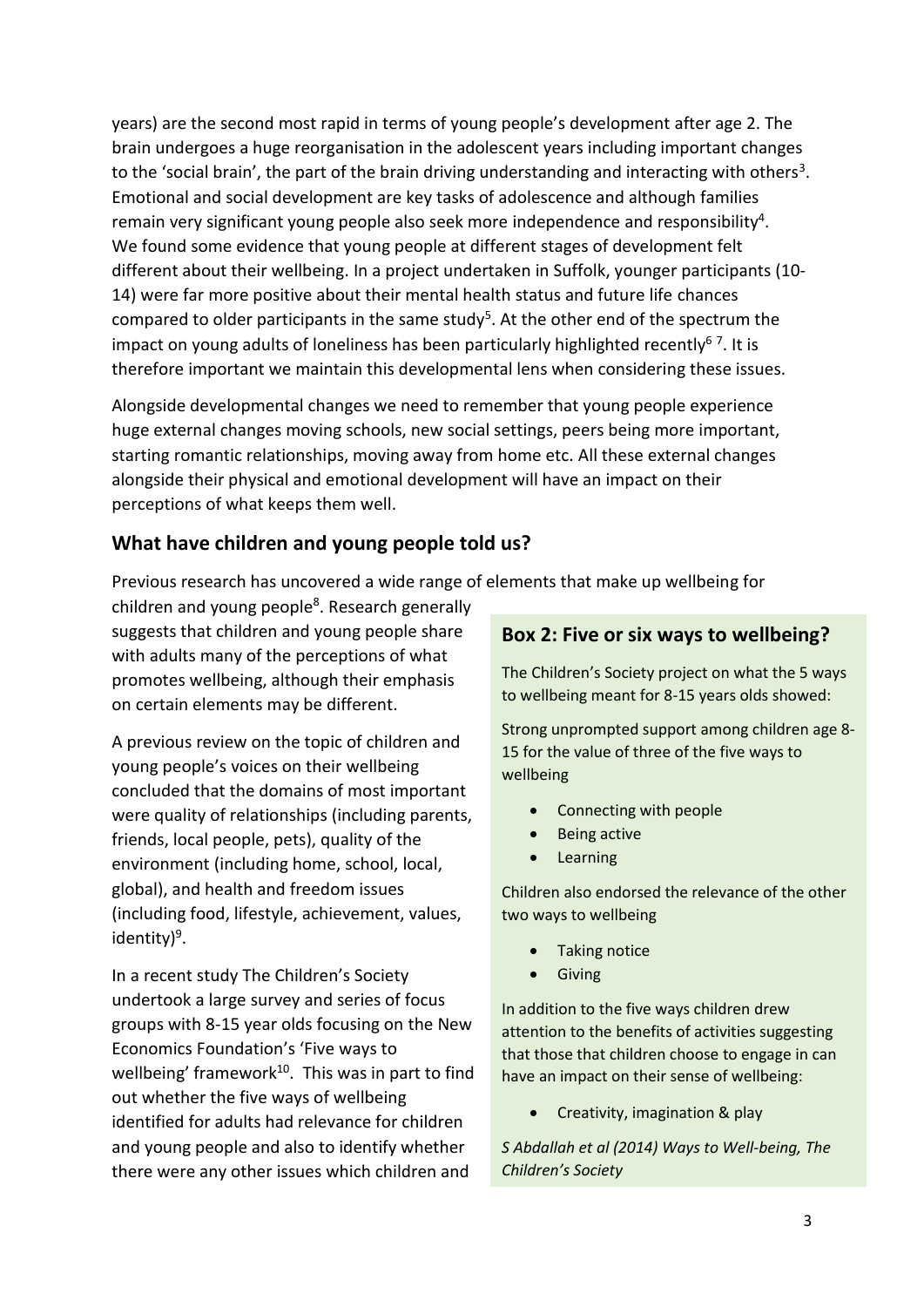young people felt were pertinent to their wellbeing. The findings, which are highlighted in Box 2, showed that children and young people offered unprompted support for the three ways to wellbeing - *connecting with people, being active, learning -* and identified an additional way to wellbeing - *creative activities/play*. When prompted, they also said that the other two ways to wellbeing – *taking notice* and *giving* - were also relevant, suggesting these were not quite as salient for them.

An evaluation of the first year of the Big Lottery Funded Headstart initiative, which focused on improving the mental health and wellbeing of  $10 - 16$  years olds, showed that young people identified many ways in which they coped with difficult feelings and situations<sup>11</sup>.

These were grouped into several themes:

- Engaging in positive thinking and activities
- Disengaging from problems ignoring or forgetting them, being distracted and accepting or getting used to difficult situations
- Getting comfort, advice distraction and support from parents, friends, school staff
- Hiding their feelings or problems to not worry others or prevent the situation being blown out of proportion.

Whilst these themes are clearly linked with those from

*"…my mates cheer me up a bunch, 'cause we're, we're all idiots, like we all do stupid things to make people laugh" (Headstart Year 1 evaluation)*

*"Sometimes if I get in trouble in school I don't necessarily want to tell my mum because then it'll just make it a big thing" (Headstart Year 1 Evaluation)*

the Children's Society work, particularly highlighting the importance of *connecting with people*, *being active* and *engaging in activities,* they also highlight young people's understanding about the need to accept difficult situations and how to do that. They also suggest a concern about not worrying others. The potential for young people hiding problems for a range of reasons should not be forgotten. These themes also link to the findings from a creative project run by AYPH with a group of 10-12 year olds who identified support from friends, family and schools as essential together with more time for play and creativity<sup>12</sup>.

We must also recognise the specific experience of particular groups. For example young Travellers identified the best way to deal with a worry was "Not to think about it" and to focus instead on distracting attention from the issues. Many young Travellers said that talking to someone was important but they agreed that this would not happen in reality other than in a social context to help to forget troubles. Young Travellers also focused on physical aspects of life including image and style as ways that they feel good about themselves<sup>13</sup>. Young carers identified a number of things which support their wellbeing including a professional who takes a whole family approach, counsellors, emotional support and understanding from a teacher in school or college, emotional and practical support from a young carers worker and peer support $14$ . LGB&T young people stress the link between their wellbeing and support from family and significant others. They also speak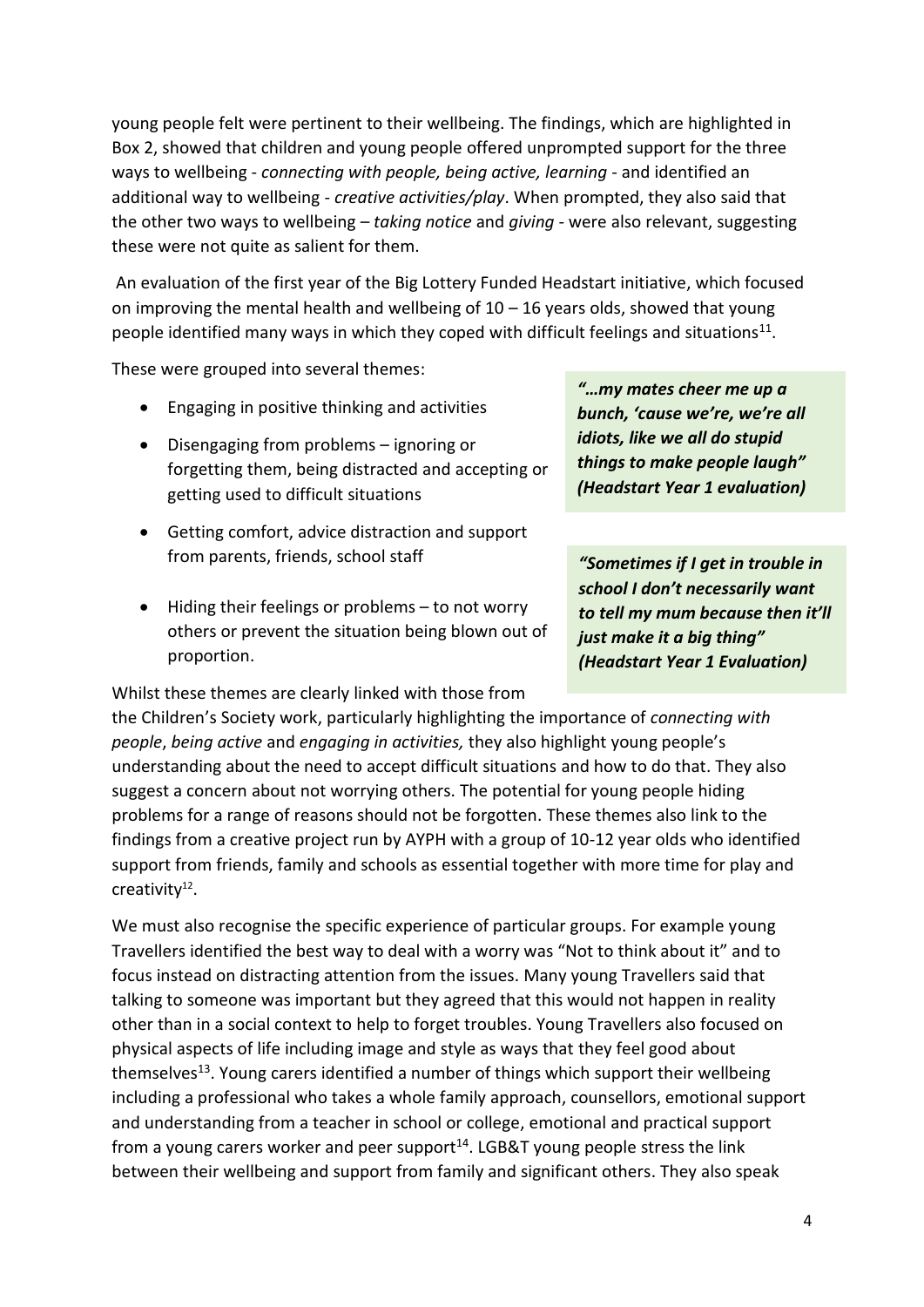about their reluctance to access services including CAHMS and support in schools as they feel uncomfortable or have a negative experience when disclosing their sexual orientation or gender identity. Schools were identified as one of the places (after religious places of worship and sport) that young people feel the most pressure to hide their sexual orientation/gender identity 'most or all of the time'. Young LGB&T people were most likely to access informal sources of support with friends, LGB&T individuals and youth groups being the most common sources of support<sup>15</sup>.

Finally we know children and young people find a sense of place really important to their wellbeing. This includes their home, school and the area or community they live in.

*"Maybe that they need some more, like, places set up around the school. They've got one for breaktime and lunch, but I mean like…they just need like more places around where there will be some teachers that can help a bit, like a lot"* 

*(Headstart Year 1 evaluation)*

Research with children and young people has shown that place, identity and wellbeing are often closely connected<sup>16</sup>. Community spaces including parks, swimming pools, youth centres and other places to play outdoors have also been identified by young people as important to their wellbeing<sup>17</sup>. In some respects young people's wellbeing in relation to place seems to be linked to how safe they feel. With concerns about youth violence increasing this is a particular concern for young people in some communities. Good transport links and safe routes to

school and college are vitally important to young people and can impact on stress levels and wellbeing. Young people have also highlighted the importance of safe spaces like youth centres to have time with friends and be safe after school before their parents get home from work<sup>18</sup>. Whilst place is not identified in the 5 ways to wellbeing at the very least it enables children and young people to have the spaces they need to connect with people, be active and play.

Overall research highlights the importance of understanding children and young people's particular perspectives on wellbeing in order that we can best identify, share and meet their changing needs.

## **Gender differences**

The results from the Headstart evaluation suggested that there was a need to understand the different needs of young people of different genders. This has also been a theme in other work with young people, and some studies have reported higher levels of wellbeing in males than females<sup>19</sup>. This is not surprising given what information we do have about the different prevalence rates of mental health problems for young men and young women, as wellbeing is related to (although not synonymous with)

*"Whether you are male or female you are expected to moderate your behaviour to your environment from a young age"* 

*(Just getting on, NCB)*

mental health. It has also been suggested that girls' subjective wellbeing may be more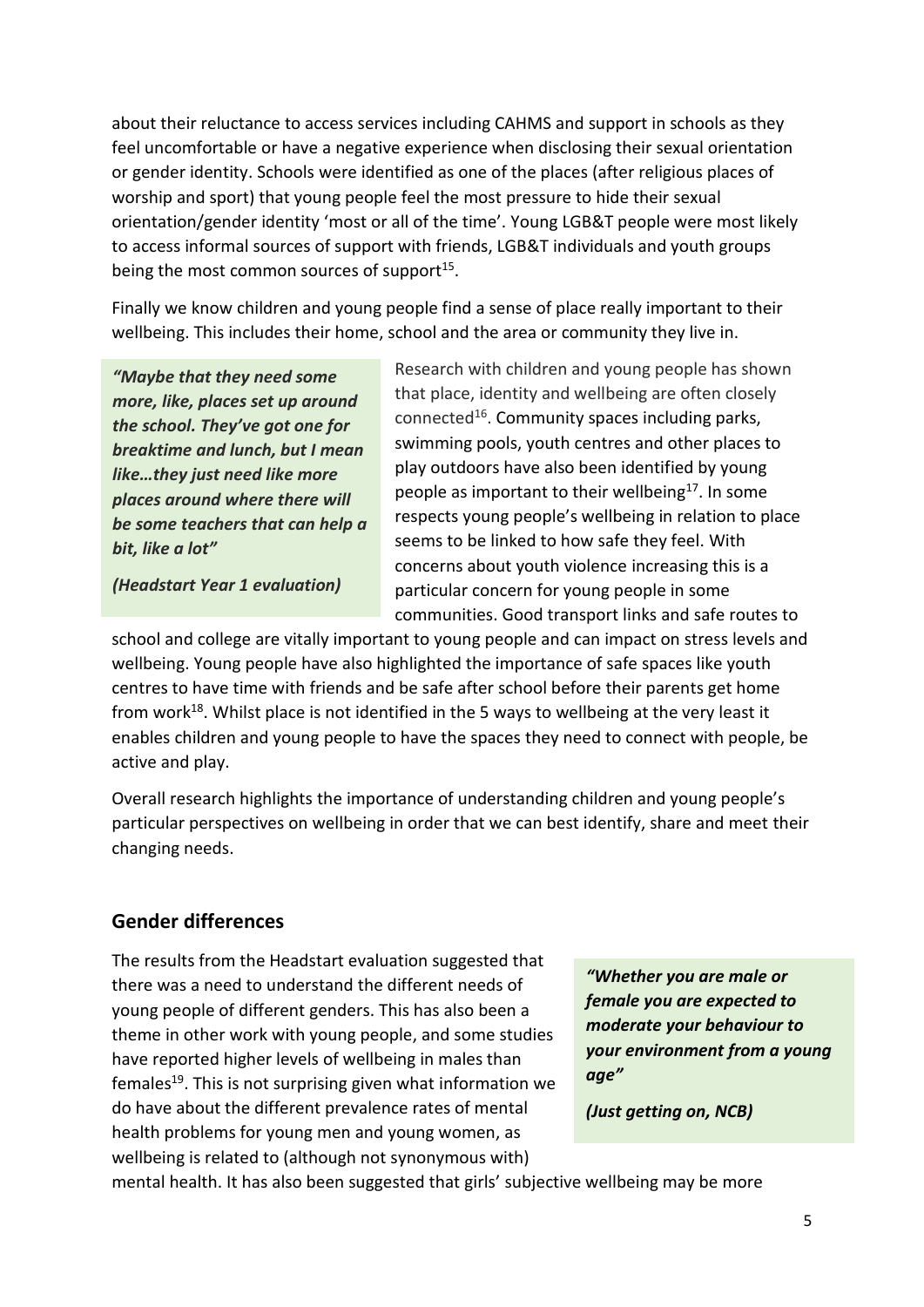driven by relational factors, while boys' is more affected by perceived academic achievement<sup>20</sup>. However these data are often from large scale surveys rather than specifically hearing about young people's own perceptions.

More detailed work was undertaken by the National Children's Bureau on gender, emotional wellbeing and mental health<sup>21</sup> with young people age 12-24, which found that whilst some healthy ways of managing stress were widely acceptable to both young men and young women (e.g. having fun and exercising) there were gender differences. Young people were very aware of the expectation on young men to appear strong and not show emotion. Sharing problems seemed more widely acceptable among young women but not as much as common stereotypes might suggest. Some young women described feeling that their difficulties were belittled by adults when they tried to seek support, with girls particularly feeling that their distress is felt by adults to be due to over emotional reactions to minor issues. The Girl Guides attitudes survey in 2018<sup>22</sup> identified a fall in the number of girls who reported feeling very happy from 41% in 2009 to 25% in 2018. However it also highlighted that young women were talking about their mental health more freely.

Boys age 11-19 taking part in work on mental health and wellbeing in Suffolk felt that their perceptions towards mental health and wellbeing were disregarded and 'oppressed' when compared to girls<sup>23</sup>. It is not clear whether they felt their mental health was not taken seriously or their opinions about their mental health and wellbeing. They also talked about the increased stigma for boys talking about these issues. However, boys involved in this 2015 survey in Suffolk were found to be more likely than girls to answer positively when asked how they feel about their lives and their futures.

For some communities such as young Travellers there are more stark gender differences which impact how young people have engaged with work about wellbeing and their responses. Work with LGB&T young people also highlights that this is not a homogeneous group and the different issues for young bisexual people, young trans people and young people with a lesbian/gay identity should be explored.

These reflections would suggest that whilst connecting with people or having someone to talk to remains one of the most important things for young people, many young men and young women experience these conversations in very different ways and have different barriers which can prevent them from talking about worries or problems.

## **Young adults**

At the beginning of this paper we highlighted the need to look at these issues with a developmental lens. In some respect young adults have been less of a focus in relation to discussions about improving children and young people's mental health and promoting wellbeing. However, with significant social change (e.g. young people staying in education and at home for longer) and a challenging external context (e.g. collapsing youth labour market) there is a particular need to understand young adult perceptions on their wellbeing.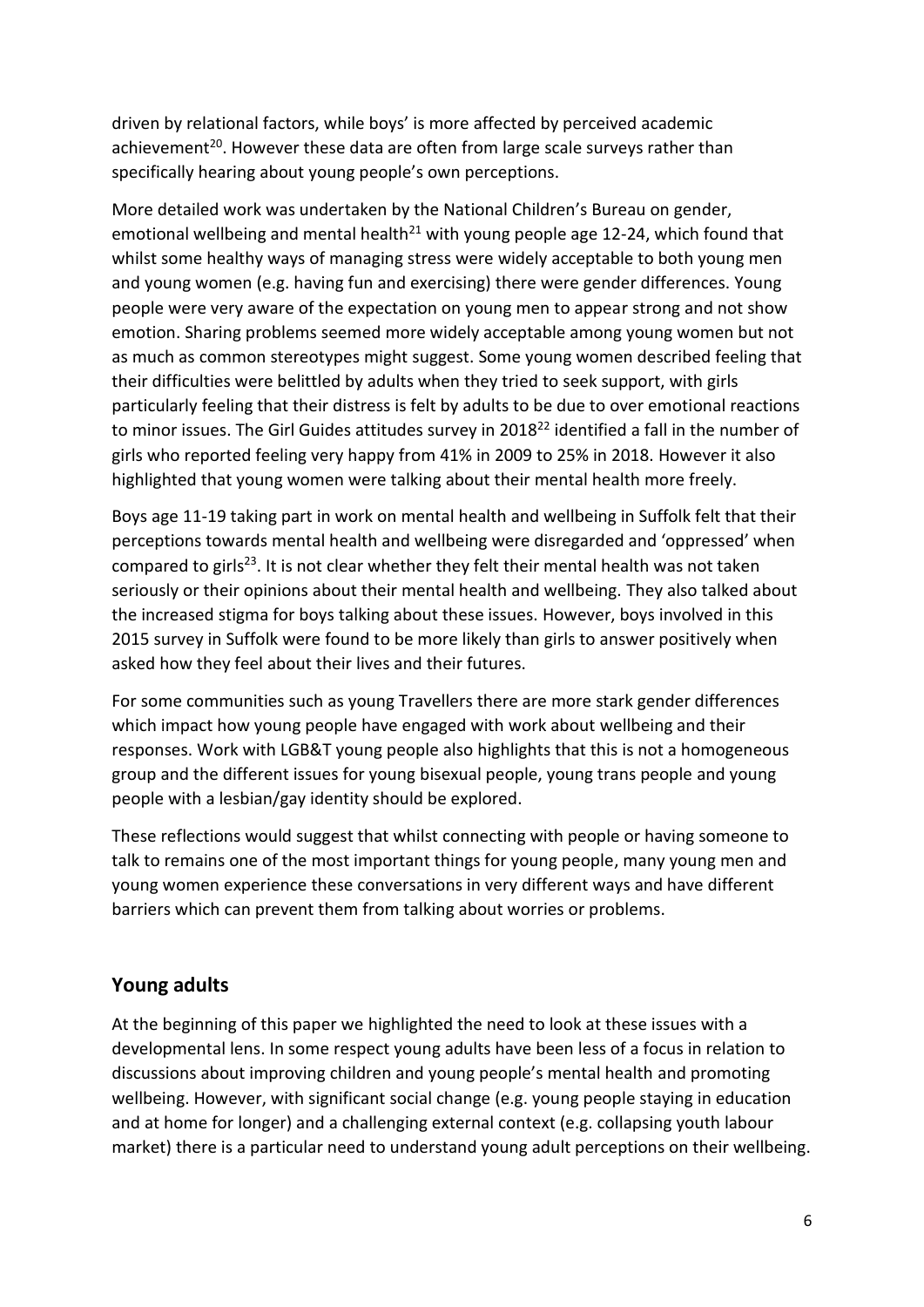The first report from the Health Foundation's Young People's future health inquiry<sup>24</sup> sets out the findings of their engagement work with young people aged 22 – 26. Whilst this work was not focused solely on wellbeing the main findings provide an important insight into what young adults feel supports them in their transition to adulthood. Young people identified four key assets that helped them – appropriate skills and qualifications, personal connections, financial and practical support and emotional support. In relation to emotional support young adults said that this came mostly from parents or carers and partners but in

some cases from other family members, mentors or friends.

Friends were particularly important when young people had fractured relationships with their parents or carers. Young people placed significant importance on being able to speak openly and honestly about their future.

The importance of relationships and social interactions at this stage of life is further highlighted by the fact that young adults are the most likely age group to be affected by loneliness with nearly a third of 16-24 year olds reporting

*"My friends have an important role in my life, when I have problems they help me through and help me solve them … when we have a break, as in nights out, they're the best to make your night fun and create good memories."* 

*(Listening to our future, Health Foundation).* 

feeling lonely often or all of the time<sup>25</sup>. The Girl Guides attitudes survey showed that young women were socialising face to face less than 10 years ago and are more afraid to go out of the house on their own. As we highlighted earlier in the paper there is some evidence of a link between young people's perception of their neighbourhood and their mental health<sup>26</sup>. A UK Youth survey of 1,000 18-25 years olds found that 67% have had times when they had no one to lean on for help and 68% found it difficult to share problems<sup>27</sup>. As we noted previously safe spaces to connect with friends and get support are important for young people and remain important for young adults as well as for younger age groups.

# **What more could be done to promote children and young people's wellbeing?**

In engagement work conducted by Young Minds<sup>28</sup> to support *Future in Mind*, children, young people and families focused on the need for better education around wellbeing. As well as curriculum changes and campaigns there was a focus on the use of role models. They also highlighted the importance of focusing on positive wellbeing rather than negative illness. This was reiterated by young people in Suffolk<sup>29</sup> who felt there were positive inferences associated with 'wellbeing' and it eliminated associated stigma and focused on the young person as a whole. These are familiar messages from engagement work with young people in a range of different settings.

Ensuring empowerment and a feeling of agency are also frequent themes. For example, work undertaken by PHE highlighted the importance of involving students in decisions that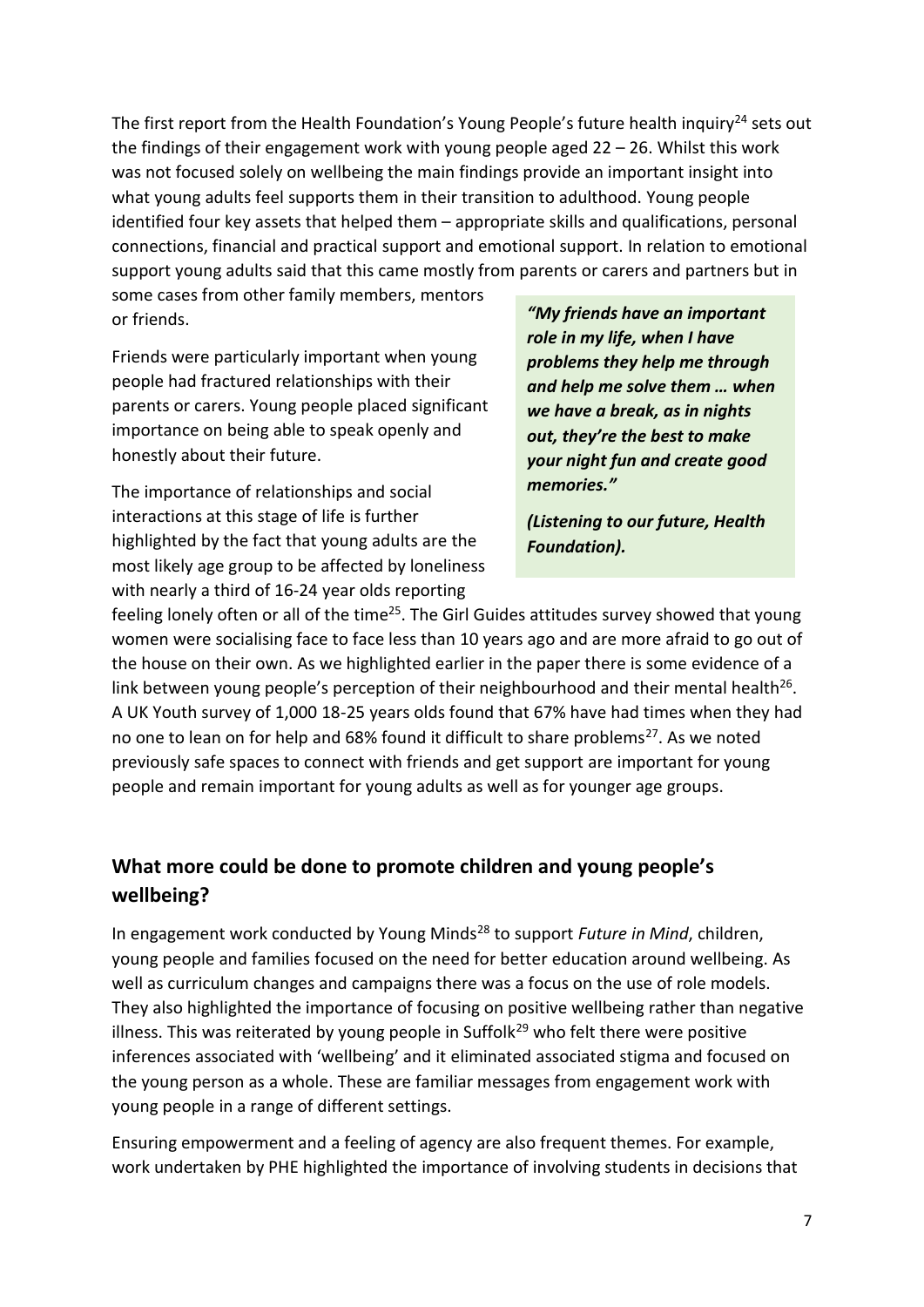impact on them, which can benefit their wellbeing by making them feel part of the organisation or community and providing a greater sense of control over their lives<sup>30</sup>.

The Youth Access Altogether Better charter $31$  created by young people for person centred mental health and wellbeing services also highlights the importance that young people place on being involved in decision making. The seven areas young people identify provide an important insight into the ways service providers can support young people's wellbeing.

- 1. Treat us with respect
- 2. Make access easy
- 3. Have all the help in one place or show us where we can get help
- 4. A welcoming and age appropriate setting
- 5. Give support up to age 25
- 6. Skilled workers who take us seriously
- 7. Involve us in decision making

Feeling included and having a sense of belonging were important to all the participants from a creative project undertaken by AYPH for Public Health England with young people age 10- 12. This younger group also highlighted the importance of being involved in decision making and spoke about how wider global issues such as climate change affect and worry them. The issues highlighted by the participants echo those identified by young people in a study conducted by UNICEF Canada after Canada achieved only a middle ranking in child wellbeing out of 21 wealthy nations (the UK has been ranked similarly)<sup>32</sup>. It demonstrated that where health professionals were most concerned about behaviours of this age group such as substance use, diet and exercise, young people were most concerned about 'a sense of belonging, equity and opportunities to engage in the world around them<sup>'33</sup>. These themes would suggest a clear link to the *taking notice* way to wellbeing with children and young people from an early age being aware, concerned and affected by equity or a lack of it in their own communities and the wider world.

In addition, the Headstart evaluation identified a number of implications for practice, reiterating similar themes:

- Importance of young people having someone to talk to about their problems when they need to
- Parents, friends, siblings and school staff are really important sources of support and formal provision could draw on these. Provision of an opportunity for young people to share their self-care strategies with their peers could also be helpful.
- Importance of time out during the school day for young people to engage in activities which relax them
- Young men and young women may need different support

The recent MH2K youth recommendations on mental health and emotional wellbeing<sup>34</sup> reiterate many of these messages including the need for young people to be respected and listened to as well a focus on improving communication with young people in all the places that they are. The CQC report<sup>35</sup> on children and young people's mental health services also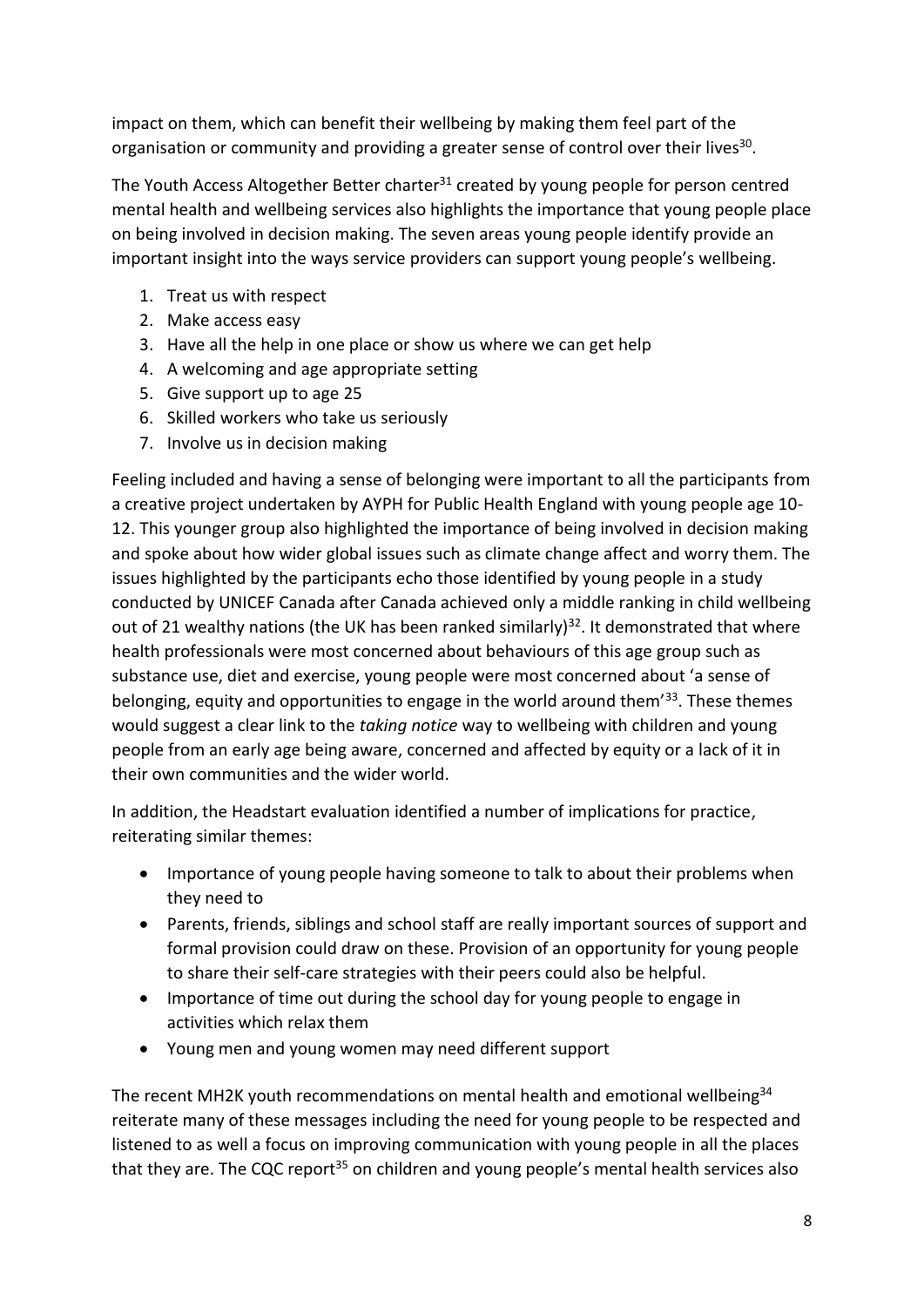stresses the need for services to listen to them as an essential part of improving services and promoting wellbeing within health settings and beyond.

It is also clear that consideration of the different support needs of particular groups of young people is essential. We have highlighted young carers, young Travellers and young LGB&T people in this report. Young people from groups who are most likely to be adversely affected by poor mental health or who are most likely to struggle when accessing support need specific consideration. This includes for example, young people from different ethnic groups, young people with disabilities, looked after young people and young people who have experienced abuse or been affected by child sexual exploitation.

# **Conclusions**

Some writers in this area have drawn attention to the need to ensure that the methods used in this kind of research are in tune with the way in which children and young people think and talk about these issues, rather than imposing a framework derived from adult's perceptions of wellbeing<sup>36</sup>. The studies reviewed suggest this is indeed important, as children and young people sometimes mention areas of wellbeing that are less prominent in research on adults, relating to their particular developmental stage.

This might include, for example, the kinds of activities after school that are available to children and young people, the importance of siblings and family pets, and relationships in the school setting. For older young people, this includes their need for positive, asset focused conversations. Another of the themes to emerge very clearly from participation work with children and young people is their need to feel a sense of belonging, equity and agency. Including children and young people's own perspectives on their wellbeing ensures that we tap into what is particularly important to them.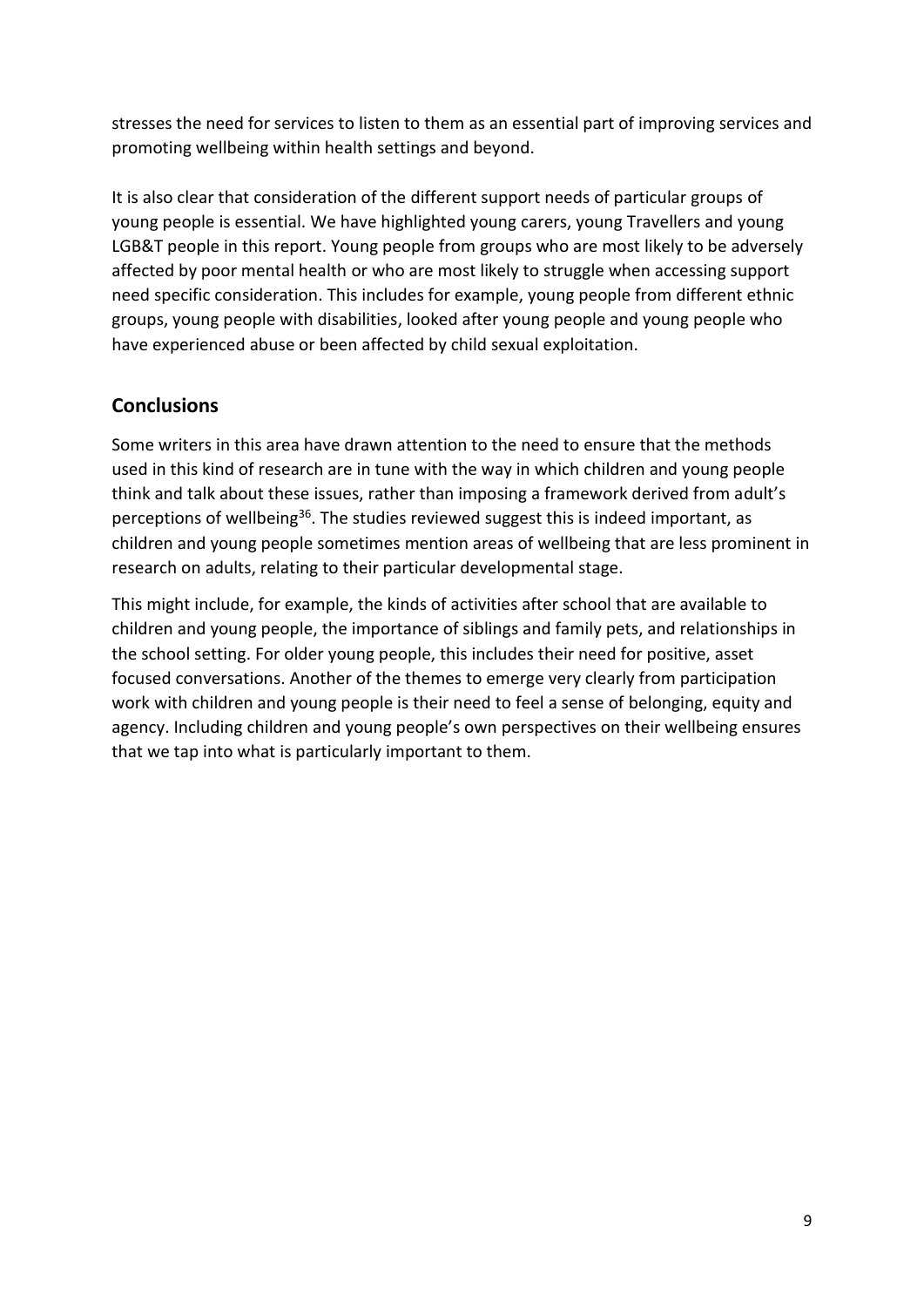#### **About the organisations undertaking this work**

This review is part of the work programme of the [Health and Wellbeing Alliance,](https://www.england.nhs.uk/hwalliance/) a group of 21 organisations that have been brought together to bring the voluntary sector's voice and expertise into national policy making. Together with the [Young People's Health](http://www.youngpeopleshealth.org.uk/yphp)  [Partnership](http://www.youngpeopleshealth.org.uk/yphp) the project is being delivered by the following members of the Alliance:

- Carers Trust
- Friends, Families and Travellers
- The National LGB&T Partnership
- Association of Mental Health Providers
- Nacro
- NAVCA
- The Men's Health Forum

## **References**

- $1$  National Center for Chronic Disease Prevention and Health Promotion, Division of Population Health (2018) *Well-being concepts*. [<https://www.cdc.gov/hrqol/wellbeing.htm#three>](https://www.cdc.gov/hrqol/wellbeing.htm#three)
- <sup>2</sup> Department of Health/NHS England (2015) *Future in mind Promoting, protecting and improving our children and young people's mental health and wellbeing*. [<https://assets.publishing.service.gov.uk/government/uploads/system/uploads/attachment\\_data/f](https://assets.publishing.service.gov.uk/government/uploads/system/uploads/attachment_data/file/414024/Childrens_Mental_Health.pdf) [ile/414024/Childrens\\_Mental\\_Health.pdf>](https://assets.publishing.service.gov.uk/government/uploads/system/uploads/attachment_data/file/414024/Childrens_Mental_Health.pdf)
- <sup>3</sup> Blakemore S-J (2018) *Inventing ourselves: The secret life of the teenage brain*. London: Penguin
- <sup>4</sup> Hagell A, Shah R and Coleman J (2017) *Key Data on Young People 2017*. London: AYPH [<http://www.ayph.org.uk/keydata2017/FullVersion2017>](http://www.ayph.org.uk/keydata2017/FullVersion2017)
- <sup>5</sup> Maidrag M, Azim N (2016) *Perceptions of young people on their health, wellbeing and lifechances, Summary of findings of engagement work with young people in Suffolk.* Retrieved from: <*[https://www.healthysuffolk.org.uk/uploads/Summary-report-of-engagement-work-with-CYP-in-](https://www.healthysuffolk.org.uk/uploads/Summary-report-of-engagement-work-with-CYP-in-Suffolk-on-Health-Wellbeing-and-Life-Chances.pdf)[Suffolk-on-Health-Wellbeing-and-Life-Chances.pdf>](https://www.healthysuffolk.org.uk/uploads/Summary-report-of-engagement-work-with-CYP-in-Suffolk-on-Health-Wellbeing-and-Life-Chances.pdf)*
- <sup>6</sup> Office for National Statistics (2018) *Loneliness: What characteristics and circumstances are associated with feeling lonely?* Retrieved from: [<https://www.ons.gov.uk/peoplepopulationandcommunity/wellbeing/articles/lonelinesswhatchar](https://www.ons.gov.uk/peoplepopulationandcommunity/wellbeing/articles/lonelinesswhatcharacteristicsandcircumstancesareassociatedwithfeelinglonely/2018-04-10) [acteristicsandcircumstancesareassociatedwithfeelinglonely/2018-04-10>](https://www.ons.gov.uk/peoplepopulationandcommunity/wellbeing/articles/lonelinesswhatcharacteristicsandcircumstancesareassociatedwithfeelinglonely/2018-04-10)
- <sup>7</sup> UK Youth (2018) *A Place to Belong.* London: UK Youth [<https://ukyouth.org/wp](https://ukyouth.org/wp-content/uploads/2018/08/A-Place-To-Belong-The-role-of-local-youth-organisations-in-addressing-youth-loneliness.pdf)[content/uploads/2018/08/A-Place-To-Belong-The-role-of-local-youth-organisations-in-addressing](https://ukyouth.org/wp-content/uploads/2018/08/A-Place-To-Belong-The-role-of-local-youth-organisations-in-addressing-youth-loneliness.pdf)[youth-loneliness.pdf>](https://ukyouth.org/wp-content/uploads/2018/08/A-Place-To-Belong-The-role-of-local-youth-organisations-in-addressing-youth-loneliness.pdf)
- <sup>8</sup> Pople L, Solomon E (2010) *How happy are our children: measuring children's well-being and exploring economic factors.* London: The Children's Society. [<https://www.childrenssociety.org.uk/sites/default/files/tcs/research\\_docs/12pp%20Well](https://www.childrenssociety.org.uk/sites/default/files/tcs/research_docs/12pp%20Well-being%20Report.pdf)[being%20Report.pdf>](https://www.childrenssociety.org.uk/sites/default/files/tcs/research_docs/12pp%20Well-being%20Report.pdf)

 The Children's Society (2017) *The Good Childhood Report*. London: The Children's Society. [<https://www.childrenssociety.org.uk/what-we-do/resources-and-publications/the-good](https://www.childrenssociety.org.uk/what-we-do/resources-and-publications/the-good-childhood-report-2017)[childhood-report-2017>](https://www.childrenssociety.org.uk/what-we-do/resources-and-publications/the-good-childhood-report-2017)

 Hadley Centre for Adoption and Foster Care Studies/Coram Voice (2015) *Measuring wellbeing: A literature review*. Bristol: University of Bristol

[<https://coramvoice.org.uk/sites/default/files/Measuring%20Wellbeing%20FINAL.pdf>](https://coramvoice.org.uk/sites/default/files/Measuring%20Wellbeing%20FINAL.pdf)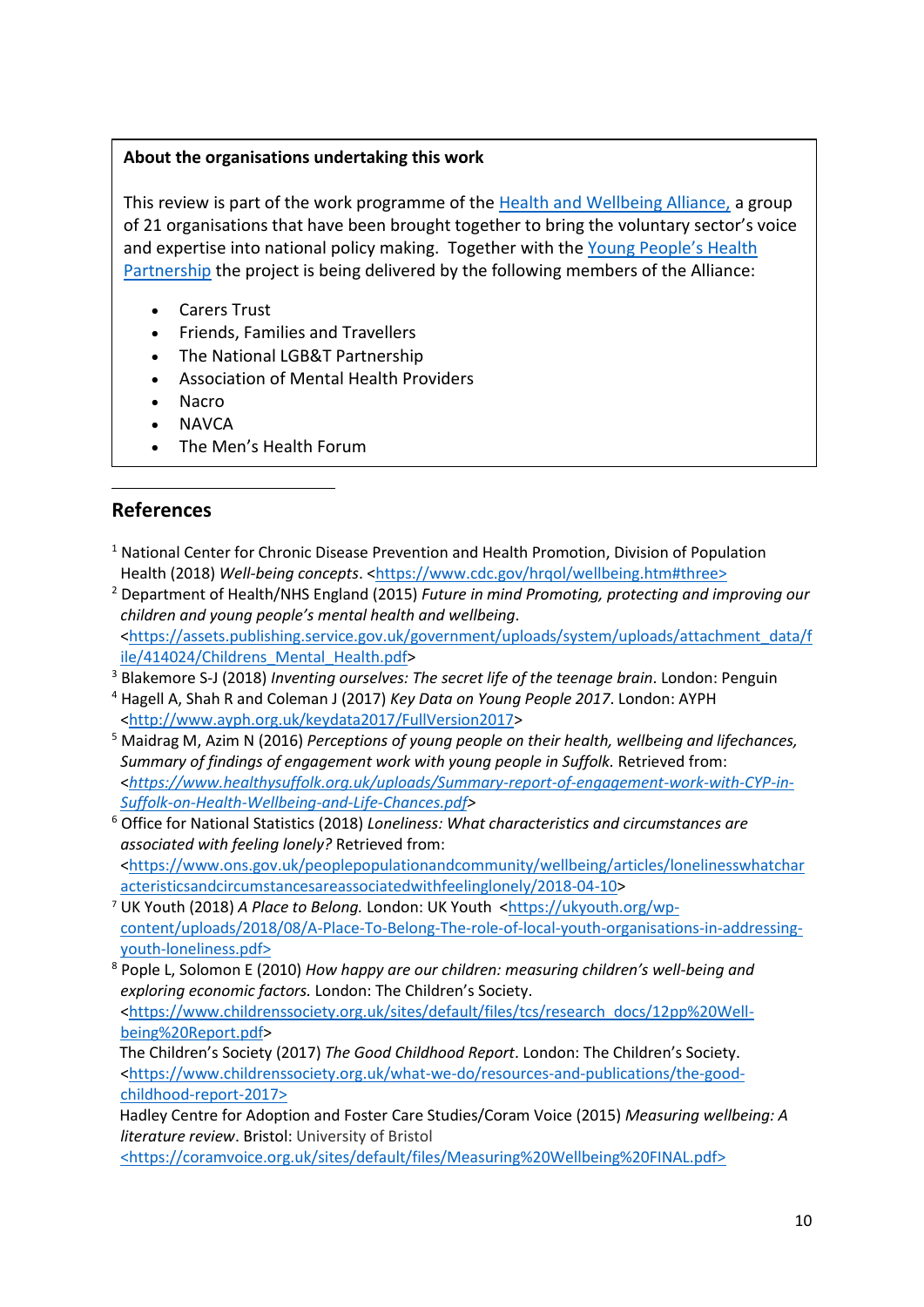- <sup>9</sup> Dex S, Hollingworth K (2012) *Children's and young people's voices on their wellbeing*. London: Childhood Wellbeing Research Centre. [<https://webarchive.nationalarchives.gov.uk/20130405001138/https://www.education.gov.uk/pu](https://webarchive.nationalarchives.gov.uk/20130405001138/https:/www.education.gov.uk/publications/eOrderingDownload/Children) [blications/eOrderingDownload/Children's%20voices%20on%20wellbeing.pdf>](https://webarchive.nationalarchives.gov.uk/20130405001138/https:/www.education.gov.uk/publications/eOrderingDownload/Children)
- <sup>10</sup> Abdallah S, Main G, Pople L, Rees G (2014) *Ways to Wellbeing.* London: The Children's Society. [<https://www.childrenssociety.org.uk/sites/default/files/Ways%20to%20well](https://www.childrenssociety.org.uk/sites/default/files/Ways%20to%20well-being%20report%20FINAL.pdf)[being%20report%20FINAL.pdf>](https://www.childrenssociety.org.uk/sites/default/files/Ways%20to%20well-being%20report%20FINAL.pdf)
- <sup>11</sup> Stapley, E, Deighton, J. (2018). *Headstart Year 1: National Qualitative Evaluation Findings – Young People's Perspectives.* London: CAMHS Press [<https://www.tnlcommunityfund.org.uk/media/documents/Headstart/HeadStart-Evidence-](https://www.tnlcommunityfund.org.uk/media/documents/Headstart/HeadStart-Evidence-Briefing-2-FINAL-v3-14.5.18.pdf?mtime=20180806124636)
- [Briefing-2-FINAL-v3-14.5.18.pdf?mtime=20180806124636>](https://www.tnlcommunityfund.org.uk/media/documents/Headstart/HeadStart-Evidence-Briefing-2-FINAL-v3-14.5.18.pdf?mtime=20180806124636)
- <sup>12</sup> Association for Young People's Health (2018) *Early Adolescence.* London: AYPH [<http://www.youngpeopleshealth.org.uk/1001-days>](http://www.youngpeopleshealth.org.uk/1001-days)
- <sup>13</sup> Pavee Point Traveller and Roma Centre (2014) *Young Pavees: Their Mental Health Needs.* Ireland: Pavee Point Publications. *<*[http://www.paveepoint.ie/wp-content/uploads/2016/01/Young-](http://www.paveepoint.ie/wp-content/uploads/2016/01/Young-Pavees-Their-Mental-Health-Needs.pdf)[Pavees-Their-Mental-Health-Needs.pdf>](http://www.paveepoint.ie/wp-content/uploads/2016/01/Young-Pavees-Their-Mental-Health-Needs.pdf)
- <sup>14</sup> Carers Trust (2016) *Invisible and in distress: prioritising the mental health of England's young carers.* London:Carers Trust.
- *<*[https://carers.org/sites/default/files/invisibleandindistress\\_report.pdf>](https://carers.org/sites/default/files/invisibleandindistress_report.pdf)
- <sup>15</sup> RaRE: Nodin, N, Peel, E, Tyler, A. & Rivers, I. (2015) *The RaRE research report, LGBT Mental Health – Risk and Resilience Explored.* London: PACE [<http://www.queerfutures.co.uk/wp](http://www.queerfutures.co.uk/wp-content/uploads/2015/04/RARE_Research_Report_PACE_2015.pdf)[content/uploads/2015/04/RARE\\_Research\\_Report\\_PACE\\_2015.pdf>](http://www.queerfutures.co.uk/wp-content/uploads/2015/04/RARE_Research_Report_PACE_2015.pdf)
- <sup>16</sup> Jack G (2008) *The significance of place attachments for children's well-being.* British Journal of Social Work. Oxford: Oxford University Press.
- <sup>17</sup> Association for Young People's Health (2018) *Early Adolescence*. London: AYPH [<http://www.youngpeopleshealth.org.uk/1001-days>](http://www.youngpeopleshealth.org.uk/1001-days)
- <sup>18</sup> Hagell A, Rigby E, (2018) *Aspirations, Opportunities and Challenges – Youth led research into the lives of young people in Kensington and Chelsea*. London: AYPH [<http://www.youngpeopleshealth.org.uk/wp-content/uploads/2018/07/Peer-led-research-report-](http://www.youngpeopleshealth.org.uk/wp-content/uploads/2018/07/Peer-led-research-report-FINAL.pdf)[FINAL.pdf>](http://www.youngpeopleshealth.org.uk/wp-content/uploads/2018/07/Peer-led-research-report-FINAL.pdf)
- <sup>19</sup> The Children's Society (2017) The Good Childhood Report. London: The Children's Society. [<https://www.childrenssociety.org.uk/what-we-do/resources-and-publications/the-good](https://www.childrenssociety.org.uk/what-we-do/resources-and-publications/the-good-childhood-report-2017)[childhood-report-2017>](https://www.childrenssociety.org.uk/what-we-do/resources-and-publications/the-good-childhood-report-2017)
- <sup>20</sup> Kaye Tzadok A, Kim S, Main G (2017) *Children's subjective well-being in relation to gender What can we learn from dissatisfied children?* Children and Youth Services Review. Elsevier, vol 80, pages 96-104
- <sup>21</sup> Hamblin E (2017) *Just getting on, Young People's views on gender, emotional well-being and mental health*, London: National Children's Bureau.

[<https://www.ncb.org.uk/sites/default/files/field/attachment/NCB%20%20Just%20getting%20on%](https://www.ncb.org.uk/sites/default/files/field/attachment/NCB%20%20Just%20getting%20on%20%20YP%27s%20views%20on%20gender%20%2B%20mental%20health%20-%20Aug%202017_0.pdf) [20%20YP%27s%20views%20on%20gender%20%2B%20mental%20health%20-](https://www.ncb.org.uk/sites/default/files/field/attachment/NCB%20%20Just%20getting%20on%20%20YP%27s%20views%20on%20gender%20%2B%20mental%20health%20-%20Aug%202017_0.pdf) [%20Aug%202017\\_0.pdf>](https://www.ncb.org.uk/sites/default/files/field/attachment/NCB%20%20Just%20getting%20on%20%20YP%27s%20views%20on%20gender%20%2B%20mental%20health%20-%20Aug%202017_0.pdf)

- <sup>22</sup> Girlguiding UK (2018) *Girl's Attitudes Survey 2018,* London: Girlguiding UK [<https://www.girlguiding.org.uk/globalassets/docs-and-resources/research-and-campaigns/girls](https://www.girlguiding.org.uk/globalassets/docs-and-resources/research-and-campaigns/girls-attitudes-survey-2018.pdf)[attitudes-survey-2018.pdf>](https://www.girlguiding.org.uk/globalassets/docs-and-resources/research-and-campaigns/girls-attitudes-survey-2018.pdf)
- <sup>23</sup> Maidrag M, Azim N (2016) *Perceptions of young people on their health, wellbeing and lifechances, Summary of findings of engagement work with young people in Suffolk.* Retrieved from: [<https://www.healthysuffolk.org.uk/uploads/Summary-report-of-engagement-work-with-CYP-in-](https://www.healthysuffolk.org.uk/uploads/Summary-report-of-engagement-work-with-CYP-in-Suffolk-on-Health-Wellbeing-and-Life-Chances.pdf)[Suffolk-on-Health-Wellbeing-and-Life-Chances.pdf>](https://www.healthysuffolk.org.uk/uploads/Summary-report-of-engagement-work-with-CYP-in-Suffolk-on-Health-Wellbeing-and-Life-Chances.pdf)
- <sup>24</sup> Kane M, Bibby J (2018*) Listening to our future: Early findings from the Health Foundation's Young people's future health inquiry*, London: The Health Foundation

[<https://www.health.org.uk/sites/default/files/Listening%20to%20our%20future.pdf>](https://www.health.org.uk/sites/default/files/Listening%20to%20our%20future.pdf)